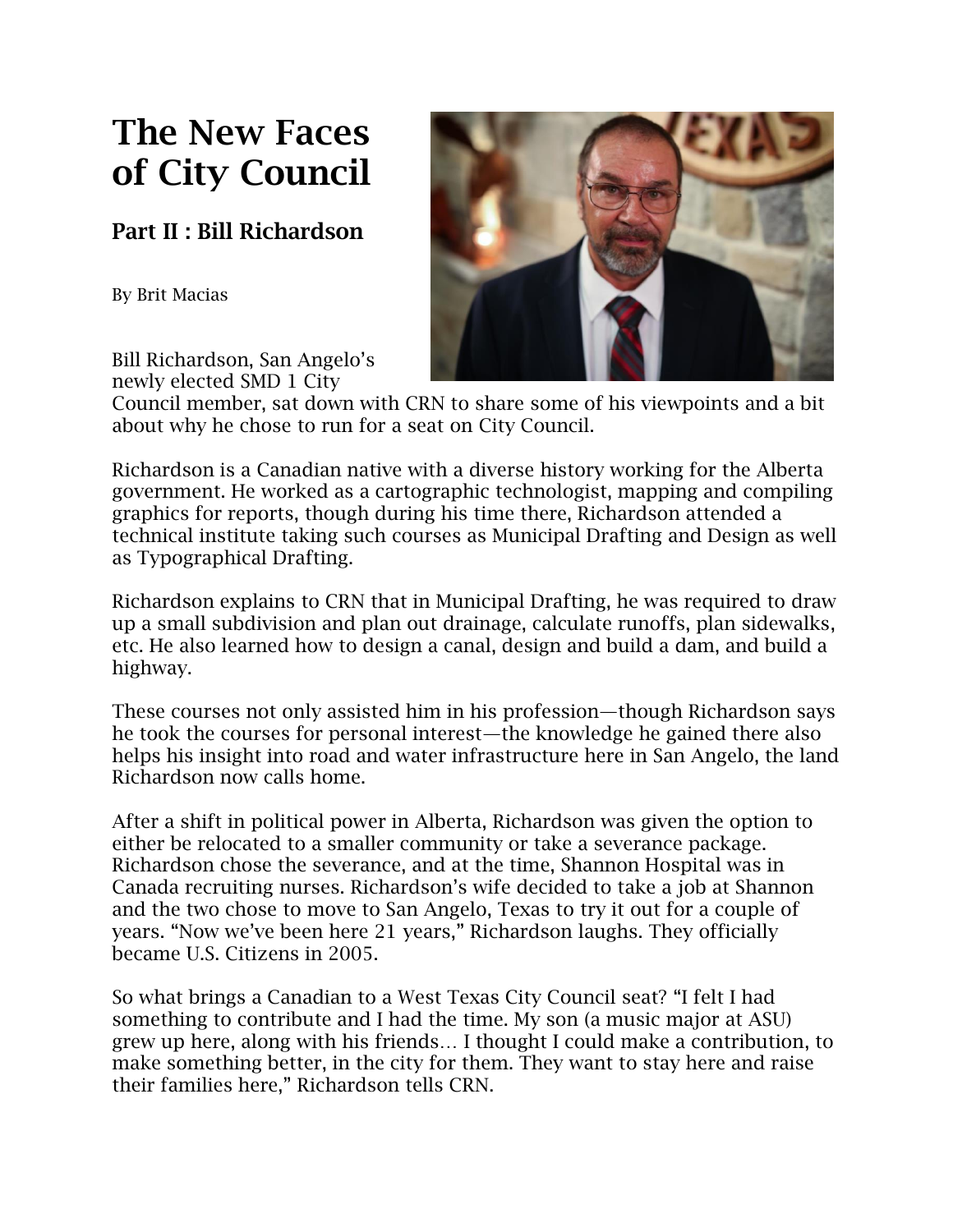While campaigning, Richardson spent time going door-to-door in his district, speaking to his constituents about their concerns and asking for their vote. "You're the only one that's come around to our door," was the overwhelming response, Richardson says. "People came out and voted when before they felt they had no representation."

Of his time going door-to-door, Richardson tells CRN, "I knocked on every door, and more in Bentwood… I didn't just rely on those that voted last time. It was enjoyable, I had a lot of fun. It was enjoyable talking to people. Some people invited me in to sit down for a little bit, others came out on their front doorstep to talk to me and it was a lot of fun. I enjoyed it. I got to see parts of San Angelo I've never seen before."

CRN asked Richardson what those in his district were most concerned about. "The most brought up topic was the trash …People are not satisfied with the present trash contract. They want to go back to having the same capacity they had before the contract."

That capacity he refers to is the former 60 lbs in each can. If any extra cans were needed, citizens could simply buy another and put it out. Now, households are charged \$5 a month for an extra can. "If you've got a family, a husband and wife and two or three kids, you really need a second trash can and I don't think families should be penalized. For some people \$5 is nothing, but for some it's a lot of money," Richardson states.

Borrowing money is one of Richardson's own concerns. "One of the things I was concerned about is the growing debt," he states. Richardson does, however, find the water concerns valid and in need of addressing in some way, without the borrowing of millions. His opinion? "What has to be done right now is (to) look at the infrastructure and the water treatment plant has to be modernized."

As far as borrowing, there are some areas Richardson does see citizens wanting the City to borrow funds to accomplish a task, such as a refurbished office for the police department. "I think that will be supported (by the voters) because the people know what the police officers have to go to every morning. And as I've said before, if you want a happy employee, you've got to give them a decent place to go to work."

Richardson voiced his excitement over a particular tool he used during his career in Alberta—the GIS System—that will soon be implemented in our own city. "This will make the city run a lot more efficiently because …if they have a leak somewhere, or a problem somewhere, they'll be able to call up the information on what is actually there under the street instantly, once this is all in place."